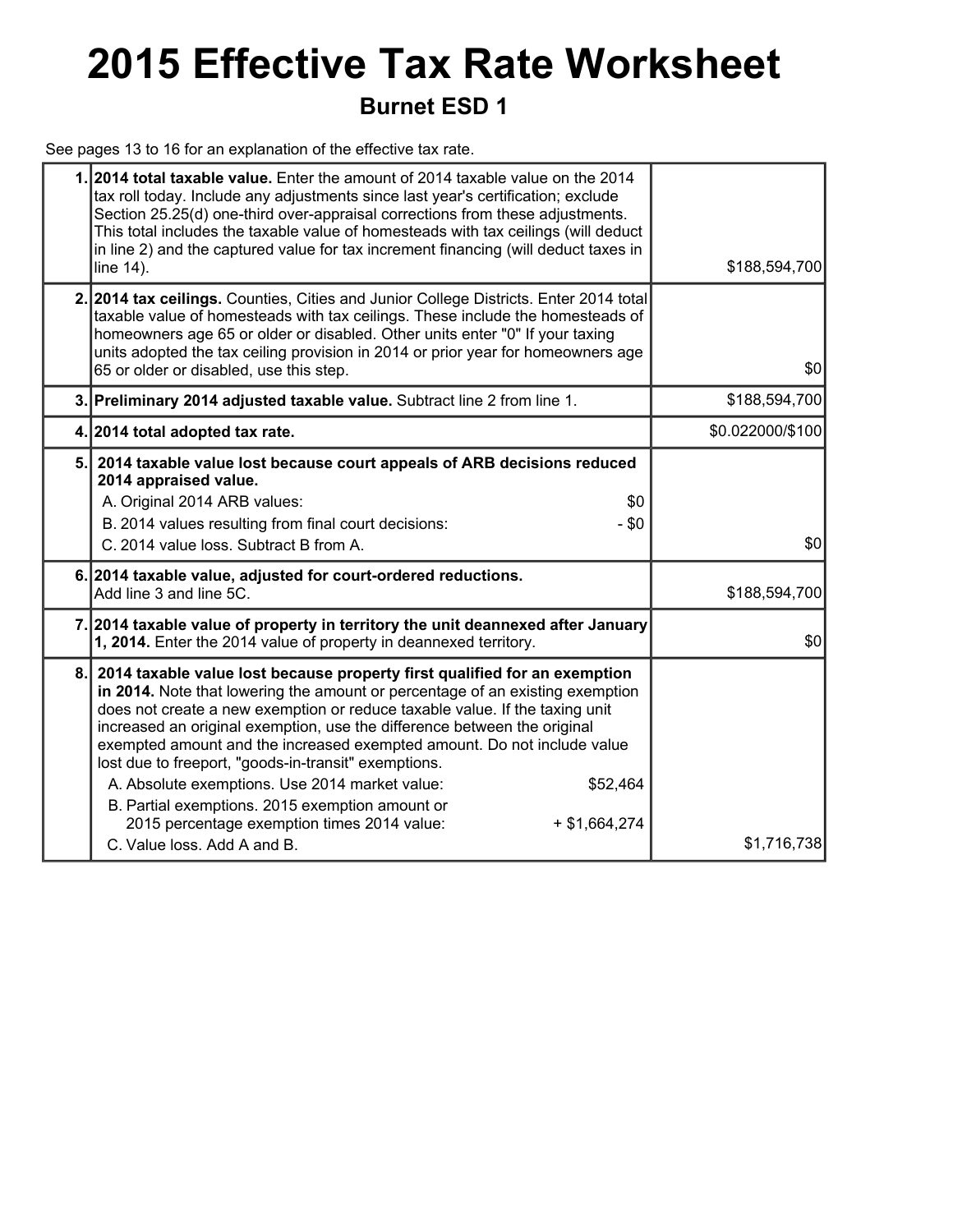### **2015 Effective Tax Rate Worksheet (continued) Burnet ESD 1**

| 9. | 2014 taxable value lost because property first qualified for agricultural<br>appraisal (1-d or 1-d-1), timber appraisal, recreational/scenic appraisal or<br>public access airport special appraisal in 2015. Use only those properties<br>that first qualified in 2015; do not use properties that qualified in 2014.<br>A. 2014 market value:<br>\$0<br>B. 2015 productivity or special appraised value:<br>- \$0<br>C. Value loss. Subtract B from A. | \$0           |
|----|----------------------------------------------------------------------------------------------------------------------------------------------------------------------------------------------------------------------------------------------------------------------------------------------------------------------------------------------------------------------------------------------------------------------------------------------------------|---------------|
|    | 10. Total adjustments for lost value. Add lines 7, 8C and 9C.                                                                                                                                                                                                                                                                                                                                                                                            | \$1,716,738   |
|    | 11. 2014 adjusted taxable value. Subtract line 10 from line 6.                                                                                                                                                                                                                                                                                                                                                                                           | \$186,877,962 |
|    | 12. Adjusted 2014 taxes. Multiply line 4 by line 11 and divide by \$100.                                                                                                                                                                                                                                                                                                                                                                                 | \$41,113      |
|    | 13. Taxes refunded for years preceding tax year 2014. Enter the amount of taxes<br>refunded during the last budget year for tax years preceding tax year 2014.<br>Types of refunds include court decisions, Section 25.25(b) and (c) corrections<br>and Section 31.11 payment errors. Do not include refunds for tax year 2014.<br>This line applies only to tax years preceding tax year 2014.                                                          | \$86          |
|    | 14. Taxes in tax increment financing (TIF) for tax year 2014. Enter the amount of<br>taxes paid into the tax increment fund for a reinvestment zone as agreed by the<br>taxing unit. If the unit has no 2015 captured appraised value in Line 16D, enter<br>"0."                                                                                                                                                                                         | \$0           |
|    | 15. Adjusted 2014 taxes with refunds. Add lines 12 and 13, subtract line 14.                                                                                                                                                                                                                                                                                                                                                                             | \$41,199      |
|    | 16. Total 2015 taxable value on the 2015 certified appraisal roll today. This<br>value includes only certified values and includes the total taxable value of<br>homesteads with tax ceilings (will deduct in line 18). These homesteads<br>includes homeowners age 65 or older or disabled.<br>A. Certified values only:<br>\$195,634,955<br>B. Counties: Include railroad rolling stock values<br>certified by the Comptroller's office:<br>$+$ \$0    |               |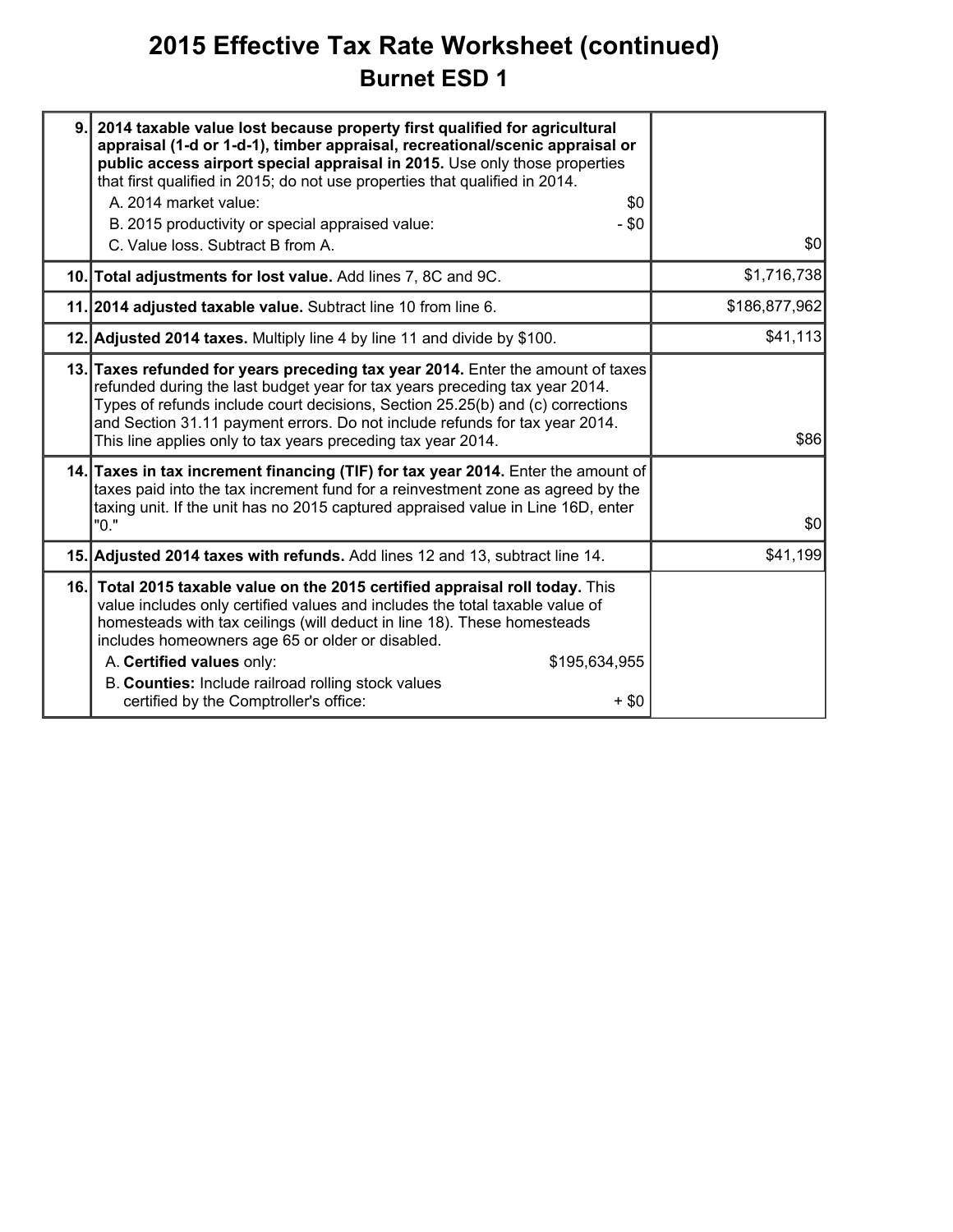### **2015 Effective Tax Rate Worksheet (continued) Burnet ESD 1**

| 16.1<br>$\text{(cont.)}$ | C. Pollution control exemption: Deduct the value<br>of property exempted for the current tax year for<br>the first time as pollution control property (use this<br>line based on attorney's advice):<br>D. Tax increment financing: Deduct the 2015<br>captured appraised value of property taxable by a<br>taxing unit in a tax increment financing zone for<br>which the 2015 taxes will be deposited into the tax<br>increment fund. Do not include any new property<br>value that will be included in line 21 below.<br>E. Total 2015 value. Add A and B, then subtract C                                                                                                                                                                                                                                                                                                                                                                                                                                                                                                                                                                                                                          | $- $0$<br>$- $0$     |               |
|--------------------------|--------------------------------------------------------------------------------------------------------------------------------------------------------------------------------------------------------------------------------------------------------------------------------------------------------------------------------------------------------------------------------------------------------------------------------------------------------------------------------------------------------------------------------------------------------------------------------------------------------------------------------------------------------------------------------------------------------------------------------------------------------------------------------------------------------------------------------------------------------------------------------------------------------------------------------------------------------------------------------------------------------------------------------------------------------------------------------------------------------------------------------------------------------------------------------------------------------|----------------------|---------------|
|                          | and D.                                                                                                                                                                                                                                                                                                                                                                                                                                                                                                                                                                                                                                                                                                                                                                                                                                                                                                                                                                                                                                                                                                                                                                                                 |                      | \$195,634,955 |
| 17.1                     | Total value of properties under protest or not included on certified<br>appraisal roll.<br>A. 2015 taxable value of properties under protest.<br>The chief appraiser certifies a list of properties still<br>under ARB protest. The list shows the district's<br>value and the taxpayer's claimed value, if any or<br>an estimate of the value if the taxpayer wins. For<br>each of the properties under protest, use the<br>lowest of these values. Enter the total value.<br>B. 2015 value of properties not under protest or<br>included on certified appraisal roll. The chief<br>appraiser gives taxing units a list of those taxable<br>properties that the chief appraiser knows about<br>but are not included at appraisal roll certification.<br>These properties also are not on the list of<br>properties that are still under protest. On this list<br>of properties, the chief appraiser includes the<br>market value, appraised value and exemptions for<br>the preceding year and a reasonable estimate of<br>the market value, appraised value and<br>exemptions for the current year. Use the lower<br>market, appraised or taxable value (as<br>appropriate). Enter the total value. | \$387,202<br>$+$ \$0 |               |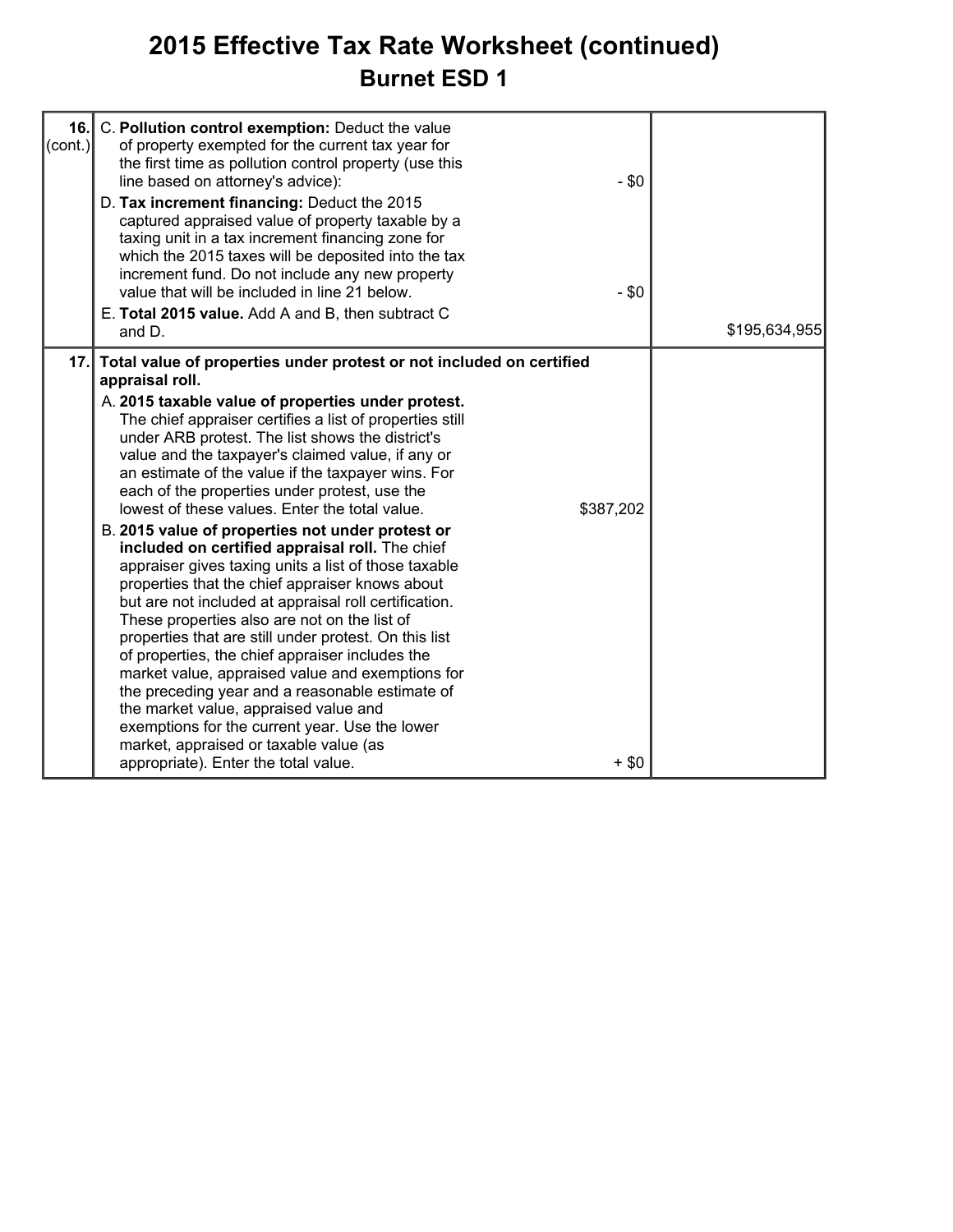### **2015 Effective Tax Rate Worksheet (continued) Burnet ESD 1**

| 17.     | C. Total value under protest or not certified. Add<br>A and B.                                                                                                                                                                                                                                                                                                                                                                                                                                                                                                                                                                                                                                                                                                                                                                                                                                                                               | \$387,202      |
|---------|----------------------------------------------------------------------------------------------------------------------------------------------------------------------------------------------------------------------------------------------------------------------------------------------------------------------------------------------------------------------------------------------------------------------------------------------------------------------------------------------------------------------------------------------------------------------------------------------------------------------------------------------------------------------------------------------------------------------------------------------------------------------------------------------------------------------------------------------------------------------------------------------------------------------------------------------|----------------|
| (cont.) | 18. 2015 tax cellings. Counties, cities and junior colleges enter 2015 total taxable<br>value of homesteads with tax ceilings. These include the homesteads of<br>homeowners age 65 or older or disabled. Other units enter "0." If your taxing<br>units adopted the tax ceiling provision in 2014 or prior year for homeowners<br>age 65 or older or disabled, use this step.                                                                                                                                                                                                                                                                                                                                                                                                                                                                                                                                                               | \$0            |
|         | 19. 2015 total taxable value. Add lines 16E and 17C. Subtract line 18.                                                                                                                                                                                                                                                                                                                                                                                                                                                                                                                                                                                                                                                                                                                                                                                                                                                                       | \$196,022,157  |
|         | 20. Total 2015 taxable value of properties in territory annexed after January 1,<br>2008. Include both real and personal property. Enter the 2015 value of property<br>in territory annexed.                                                                                                                                                                                                                                                                                                                                                                                                                                                                                                                                                                                                                                                                                                                                                 | \$0            |
|         | 21. Total 2015 taxable value of new improvements and new personal property<br>located in new improvements. "New" means the item was not on the<br>appraisal roll in 2014. An improvement is a building, structure, fixture or fence<br>erected on or affixed to land. A transportable structure erected on its owner's<br>land is also included unless it is held for sale or is there only temporarily. New<br>additions to existing improvements may be included if the appraised value can<br>be determined. New personal property in a new improvement must have been<br>brought into the unit after January 1, 2014 and be located in a new<br>improvement. New improvements do include property on which a tax<br>abatement agreement has expired for 2015. New improvements do not include<br>mineral interests produced for the first time, omitted property that is back<br>assessed and increased appraisals on existing property. | \$3,945,018    |
|         | 22. Total adjustments to the 2015 taxable value. Add lines 20 and 21.                                                                                                                                                                                                                                                                                                                                                                                                                                                                                                                                                                                                                                                                                                                                                                                                                                                                        | \$3,945,018    |
|         | 23. 2015 adjusted taxable value. Subtract line 22 from line 19.                                                                                                                                                                                                                                                                                                                                                                                                                                                                                                                                                                                                                                                                                                                                                                                                                                                                              | \$192,077,139  |
|         | 24. 2015 effective tax rate. Divide line 15 by line 23 and multiply by \$100.                                                                                                                                                                                                                                                                                                                                                                                                                                                                                                                                                                                                                                                                                                                                                                                                                                                                | \$0.0214/\$100 |
|         | 25. COUNTIES ONLY. Add together the effective tax rates for each type of tax the<br>county levies. The total is the 2015 county effective tax rate.                                                                                                                                                                                                                                                                                                                                                                                                                                                                                                                                                                                                                                                                                                                                                                                          | \$/\$100       |

A county, city or hospital district that adopted the additional sales tax in November 2014 or in May 2015 must adjust its effective tax rate. *The Additional Sales Tax Rate Worksheet* on page 39 sets out this adjustment. Do not forget to complete the *Additional Sales Tax Rate Worksheet* if the taxing unit adopted the additional sales tax on these dates.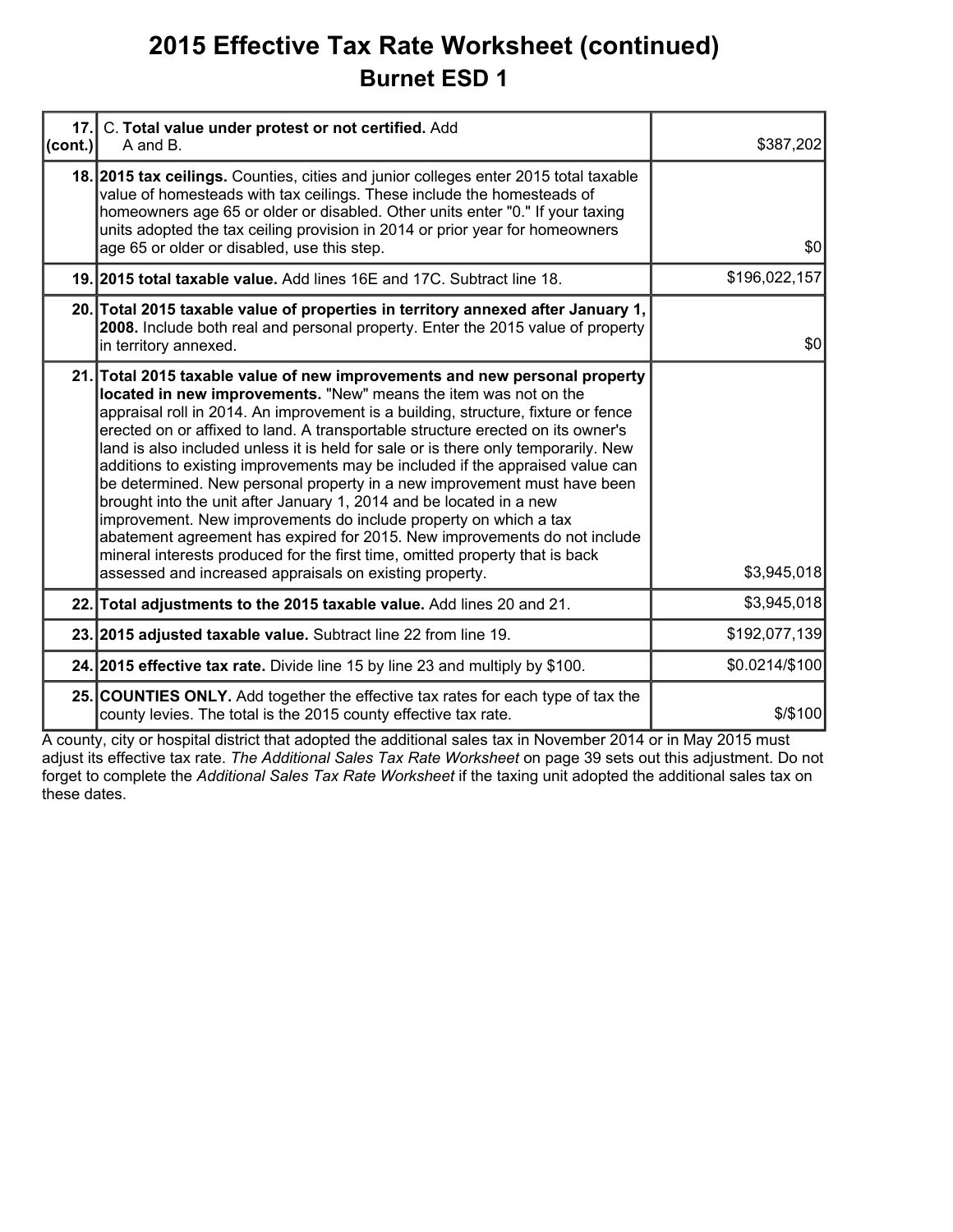# **2015 Rollback Tax Rate Worksheet**

### **Burnet ESD 1**

See pages 17 to 21 for an explanation of the rollback tax rate.

|      | 26. 2014 maintenance and operations (M&O) tax rate.                                                                                                                                                                                                                                                                                                                                                                                                                                                                                                                                                                                                                                                                                                                                                                                                                                                                                                                                                                                                                                                                                                                                                                                                                                                                          |                                             | \$0.022000/\$100 |
|------|------------------------------------------------------------------------------------------------------------------------------------------------------------------------------------------------------------------------------------------------------------------------------------------------------------------------------------------------------------------------------------------------------------------------------------------------------------------------------------------------------------------------------------------------------------------------------------------------------------------------------------------------------------------------------------------------------------------------------------------------------------------------------------------------------------------------------------------------------------------------------------------------------------------------------------------------------------------------------------------------------------------------------------------------------------------------------------------------------------------------------------------------------------------------------------------------------------------------------------------------------------------------------------------------------------------------------|---------------------------------------------|------------------|
|      | 27. 2014 adjusted taxable value. Enter the amount from line 11.                                                                                                                                                                                                                                                                                                                                                                                                                                                                                                                                                                                                                                                                                                                                                                                                                                                                                                                                                                                                                                                                                                                                                                                                                                                              |                                             | \$186,877,962    |
| 28.1 | 2014 M&O taxes.<br>A. Multiply line 26 by line 27 and divide by \$100.<br>B. Cities, counties and hospital districts with<br>additional sales tax: Amount of additional sales<br>tax collected and spent on M&O expenses in<br>2014. Enter amount from full year's sales tax<br>revenue spent for M&O in 2014 fiscal year, if any.<br>Other units, enter "0." Counties exclude any<br>amount that was spent for economic development<br>grants from the amount of sales tax spent.<br>C. Counties: Enter the amount for the state criminal<br>justice mandate. If second or later year, the<br>amount is for increased cost above last year's<br>amount. Other units, enter "0."<br>D. Transferring function: If discontinuing all of a<br>department, function or activity and transferring it<br>to another unit by written contract, enter the<br>amount spent by the unit discontinuing the<br>function in the 12 months preceding the month of<br>this calculation. If the unit did not operate this<br>function for this 12-month period, use the amount<br>spent in the last full fiscal year in which the unit<br>operated the function. The unit discontinuing the<br>function will subtract this amount in H below. The<br>unit receiving the function will add this amount in<br>H below. Other units, enter "0." | \$41,113<br>$+$ \$0<br>$+$ \$0<br>$+/-$ \$0 |                  |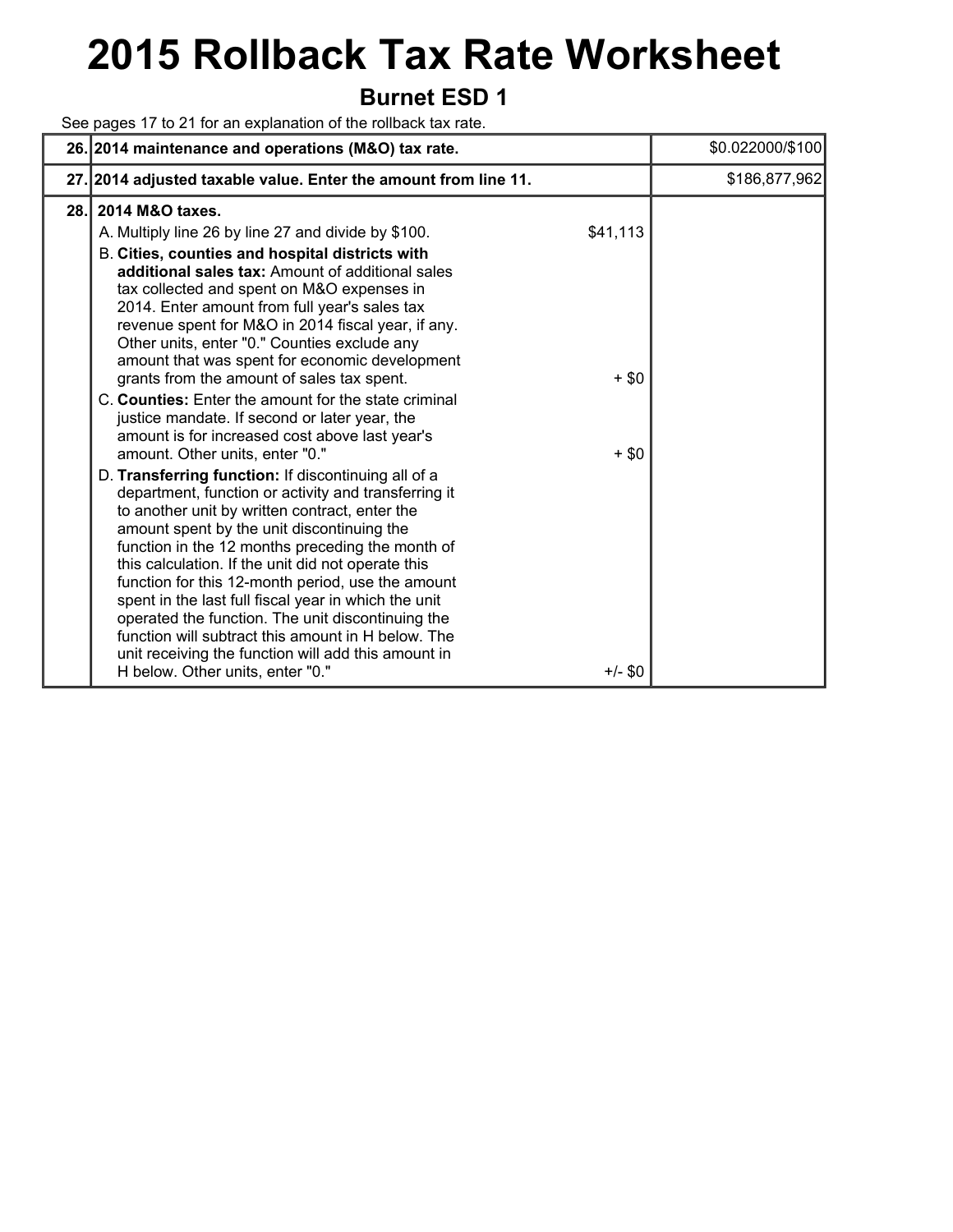### **2015 Rollback Tax Rate Worksheet (continued) Burnet ESD 1**

| 28.1<br> cont. | E. Taxes refunded for years preceding tax year<br>2014: Enter the amount of M&O taxes refunded<br>during the last budget year for tax years<br>preceding tax year 2014. Types of refunds<br>include court decisions, Section 25.25(b) and (c)<br>corrections and Section 31.11 payment errors. Do<br>not include refunds for tax year 2014. This line<br>applies only to tax years preceding tax year 2014.<br>F. Enhanced indigent health care expenditures:<br>Enter the increased amount for the current year's<br>enhanced indigent health care expenditures<br>above the preceding tax year's enhanced indigent<br>health care expenditures, less any state<br>assistance.<br>G. Taxes in tax increment financing (TIF): Enter<br>the amount of taxes paid into the tax increment<br>fund for a reinvestment zone as agreed by the<br>taxing unit. If the unit has no 2015 captured<br>appraised value in Line 16D, enter "0." | $+$ \$86<br>$+$ \$0<br>$- $0$ |                |
|----------------|-------------------------------------------------------------------------------------------------------------------------------------------------------------------------------------------------------------------------------------------------------------------------------------------------------------------------------------------------------------------------------------------------------------------------------------------------------------------------------------------------------------------------------------------------------------------------------------------------------------------------------------------------------------------------------------------------------------------------------------------------------------------------------------------------------------------------------------------------------------------------------------------------------------------------------------|-------------------------------|----------------|
|                | H. Adjusted M&O Taxes. Add A, B, C, E and F. For<br>unit with D, subtract if discontinuing function and<br>add if receiving function. Subtract G.                                                                                                                                                                                                                                                                                                                                                                                                                                                                                                                                                                                                                                                                                                                                                                                   |                               | \$41,199       |
|                | 29. 2015 adjusted taxable value.<br>Enter line 23 from the Effective Tax Rate Worksheet.                                                                                                                                                                                                                                                                                                                                                                                                                                                                                                                                                                                                                                                                                                                                                                                                                                            |                               | \$192,077,139  |
|                | 30. 2015 effective maintenance and operations rate.<br>Divide line 28H by line 29 and multiply by \$100.                                                                                                                                                                                                                                                                                                                                                                                                                                                                                                                                                                                                                                                                                                                                                                                                                            |                               | \$0.0214/\$100 |
|                | 31. 2015 rollback maintenance and operation rate.<br>Multiply line 30 by 1.08. (See lines 49 to 52 for additional rate for pollution<br>control expenses.                                                                                                                                                                                                                                                                                                                                                                                                                                                                                                                                                                                                                                                                                                                                                                           |                               | \$0.0231/\$100 |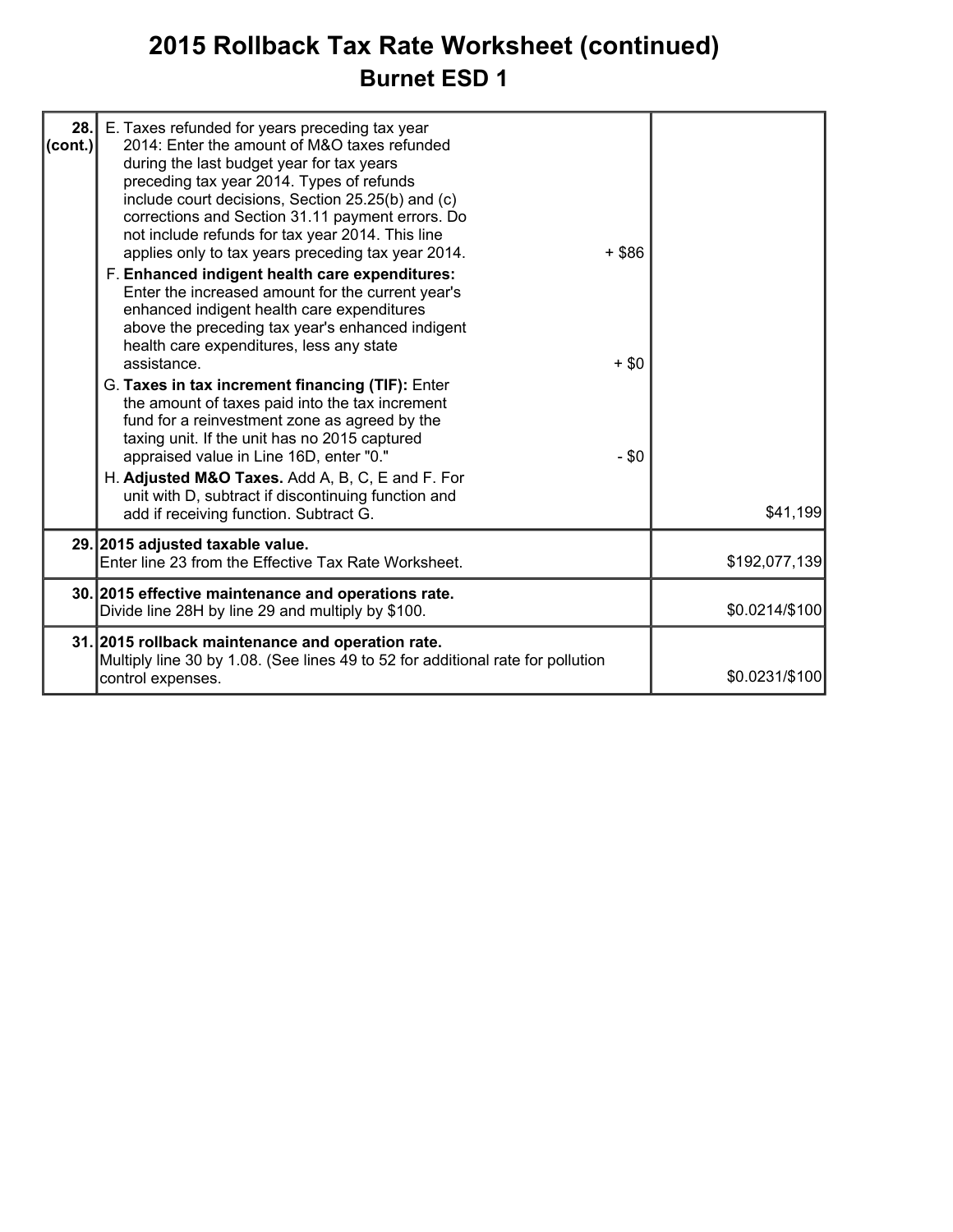### **2015 Rollback Tax Rate Worksheet (continued) Burnet ESD 1**

| 32. | Total 2015 debt to be paid with property taxes and additional sales tax<br>revenue.<br>"Debt" means the interest and principal that will be paid on debts that:<br>(1) are paid by property taxes,<br>(2) are secured by property taxes,<br>(3) are scheduled for payment over a period longer than one year and<br>(4) are not classified in the unit's budget as M&O expenses.<br>A: Debt also includes contractual payments to other<br>taxing units that have incurred debts on behalf of this<br>taxing unit, if those debts meet the four conditions<br>above. Include only amounts that will be paid from<br>property tax revenue. Do not include appraisal<br>district budget payments. List the debt in Schedule B:<br>Debt Service.<br>\$0<br>B: Subtract unencumbered fund amount used to<br>reduce total debt.<br>$-\$0$<br>C: Subtract amount paid from other resources.<br>$-\$0$<br>D: Adjusted debt. Subtract B and C from A. | \$0            |
|-----|-----------------------------------------------------------------------------------------------------------------------------------------------------------------------------------------------------------------------------------------------------------------------------------------------------------------------------------------------------------------------------------------------------------------------------------------------------------------------------------------------------------------------------------------------------------------------------------------------------------------------------------------------------------------------------------------------------------------------------------------------------------------------------------------------------------------------------------------------------------------------------------------------------------------------------------------------|----------------|
|     | 33. Certified 2014 excess debt collections. Enter the amount certified by the<br>collector.                                                                                                                                                                                                                                                                                                                                                                                                                                                                                                                                                                                                                                                                                                                                                                                                                                                   | \$0            |
|     | 34. Adjusted 2015 debt. Subtract line 33 from line 32.                                                                                                                                                                                                                                                                                                                                                                                                                                                                                                                                                                                                                                                                                                                                                                                                                                                                                        | \$0            |
|     | 35. Certified 2015 anticipated collection rate. Enter the rate certified by the<br>collector. If the rate is 100 percent or greater, enter 100 percent.                                                                                                                                                                                                                                                                                                                                                                                                                                                                                                                                                                                                                                                                                                                                                                                       | 98.000000%     |
|     | 36. 2015 debt adjusted for collections. Divide line 34 by line 35.                                                                                                                                                                                                                                                                                                                                                                                                                                                                                                                                                                                                                                                                                                                                                                                                                                                                            | \$0            |
|     | 37. 2015 total taxable value. Enter the amount on line 19.                                                                                                                                                                                                                                                                                                                                                                                                                                                                                                                                                                                                                                                                                                                                                                                                                                                                                    | \$196,022,157  |
|     | 38. 2015 debt tax rate. Divide line 36 by line 37 and multiply by \$100.                                                                                                                                                                                                                                                                                                                                                                                                                                                                                                                                                                                                                                                                                                                                                                                                                                                                      | \$0.0000/\$100 |
|     | 39. 2015 rollback tax rate. Add lines 31 and 38.                                                                                                                                                                                                                                                                                                                                                                                                                                                                                                                                                                                                                                                                                                                                                                                                                                                                                              | \$0.0231/\$100 |
|     | 40. COUNTIES ONLY. Add together the rollback tax rates for each type of tax the<br>county levies. The total is the 2015 county rollback tax rate.                                                                                                                                                                                                                                                                                                                                                                                                                                                                                                                                                                                                                                                                                                                                                                                             | \$/\$100       |
|     |                                                                                                                                                                                                                                                                                                                                                                                                                                                                                                                                                                                                                                                                                                                                                                                                                                                                                                                                               |                |

A taxing unit that adopted the additional sales tax must complete the lines for the *Additional Sales Tax Rate*. A taxing unit seeking additional rollback protection for pollution control expenses completes the *Additional Rollback Protection for Pollution Control*.